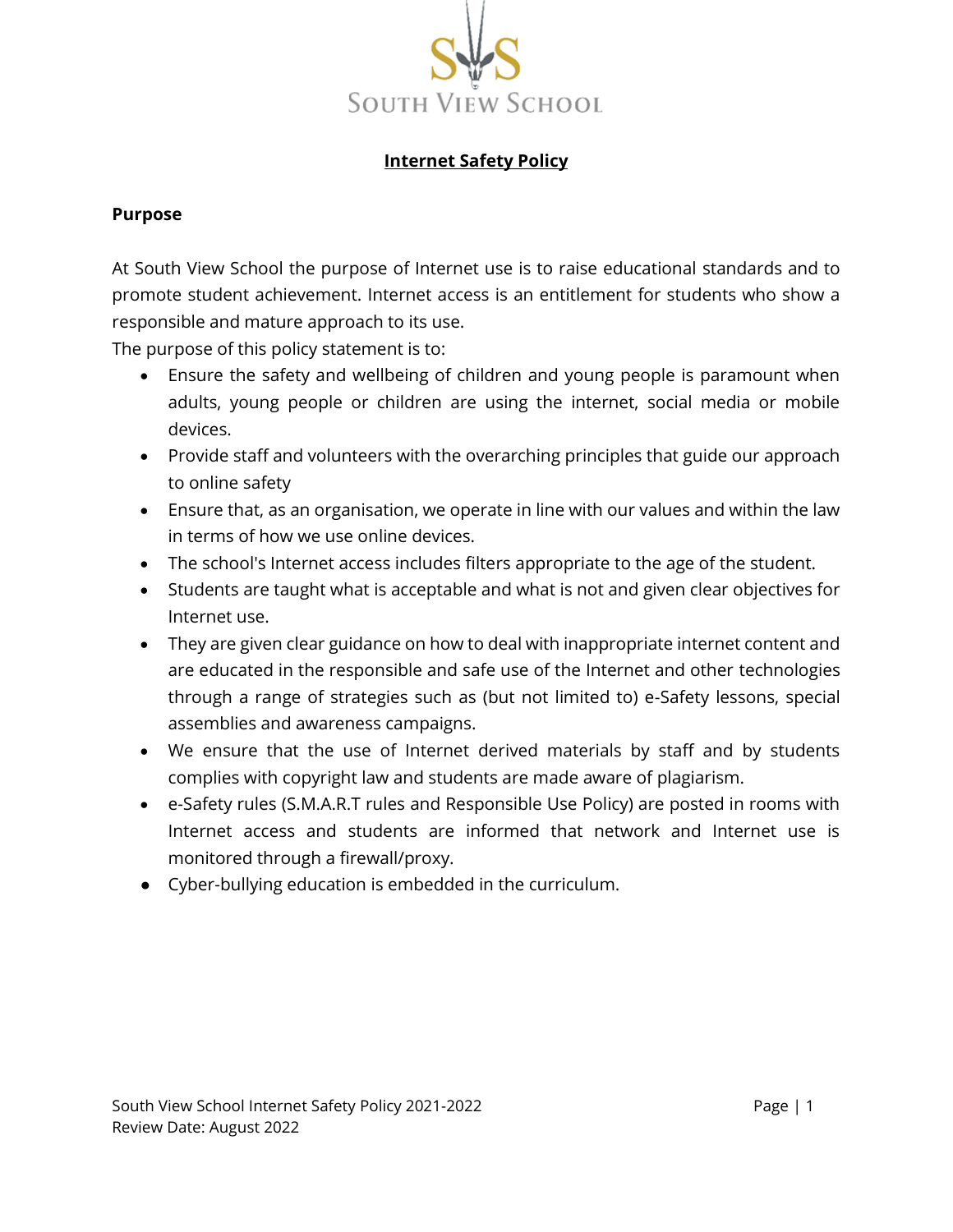

### **We believe that:**

- Children and young people should never experience abuse of any kind
- Children should be able to use the internet for education and personal development, but safeguards need to be in place to ensure they are always kept safe.

#### **We recognise that:**

- The online world provides everyone with many opportunities; however, it can also present risks and challenges
- We have a duty to ensure that all children, young people and adults involved in our organisation are protected from potential harm online
- We have a responsibility to help keep children and young people safe online, whether or not they are using South View School's network and devices
- All children, regardless of age, disability, gender reassignment, race, religion or belief, sex have the right to equal protection from all types of harm or abuse
- Working in partnership with children, young people, their parents, carers and other agencies is essential in promoting young people's welfare and in helping young people to be responsible in their approach to online safety.

## **We will seek to keep children and young people safe by:**

- Providing clear and specific directions to staff and volunteers on how to behave online through our behaviour code for adults.
- Supporting and encouraging the young people using our service to use the internet, social media and mobile phones in a way that keeps them safe and shows respect for others.
- Supporting and encouraging parents and carers to do what they can to keep their children safe online.
- Developing an online safety agreement for use with young people and their parents/carers.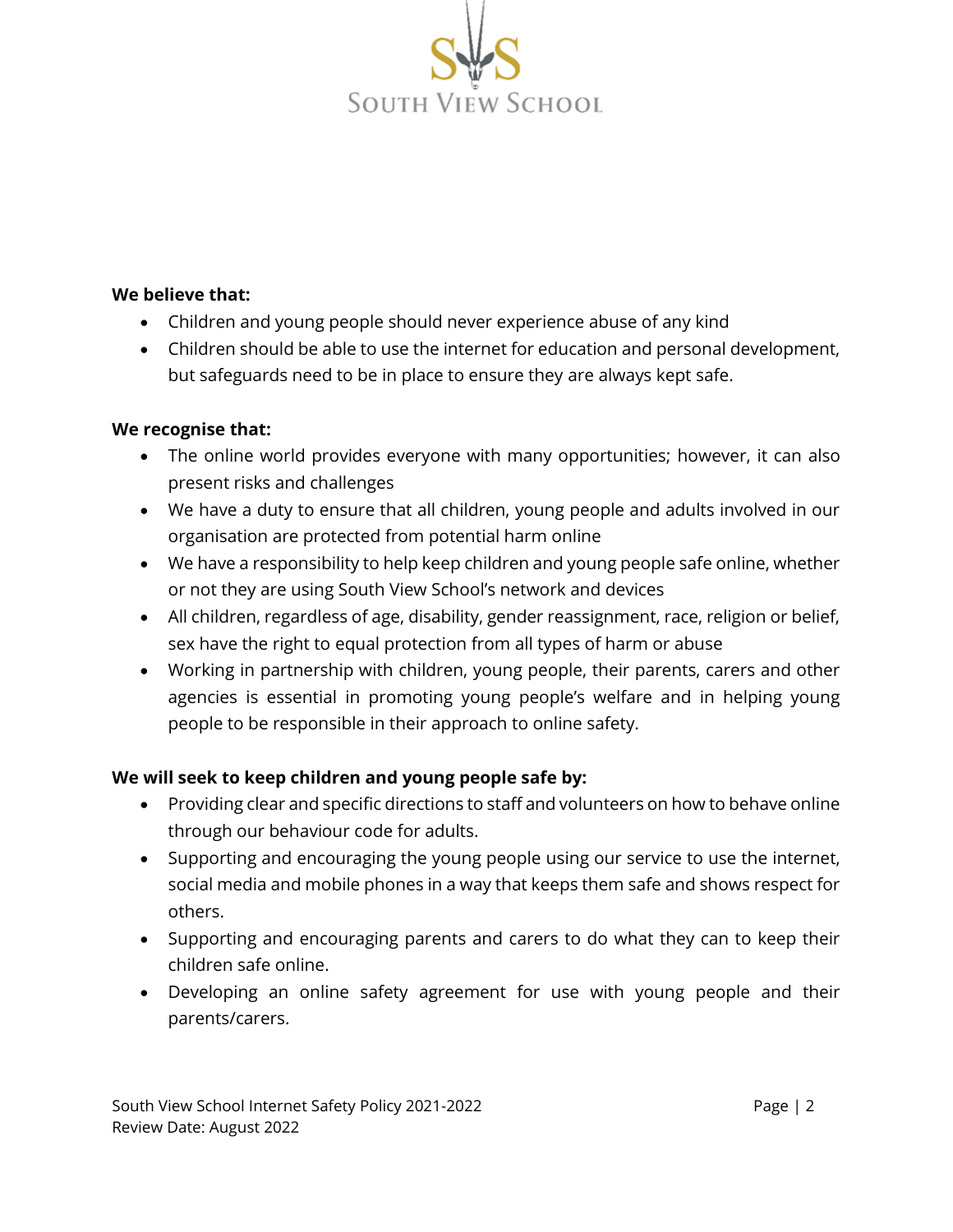

- Developing clear and robust procedures to enable us to respond appropriately to any incidents of inappropriate online behaviour, whether by an adult or a child/young person.
- Reviewing and updating the security of our information systems regularly.
- Ensuring that usernames, logins, email accounts and passwords are used effectively.
- Ensuring personal information about the adults and children who are involved in our organisation is held securely and shared only as appropriate.
- Ensuring that images of children, young people and families are used only after their written permission has been obtained, and only for the purpose for which consent has been given.
- Providing supervision, support and training for staff and volunteers about online safety.
- Examining and risk assessing any social media platforms and new technologies before they are used within the organisation.

# **If online abuse occurs, we will respond to it by:**

- Having clear and robust safeguarding procedures in place for responding to abuse (including online abuse)
- Providing support and training for all staff and volunteers on dealing with all forms of abuse, including bullying/cyberbullying, emotional abuse, sexting, sexual abuse and sexual exploitation. Making sure our response takes the needs of the person experiencing abuse, any bystanders and our organisation as a whole into account.
- Reviewing the plan developed to address online abuse at regular intervals, in order to ensure that any problems have been resolved in the long term.

## **Responsibilities**

The **Governing Body** is responsible for ensuring that there is a clear Internet Safety Policy in South View School.

The **Principal** is responsible for ensuring that the policy is implemented and for ensuring it is reviewed regularly.

The **ICT Coordinator** serves as the e-Safety Coordinator.

South View School Internet Safety Policy 2021-2022 Page | 3 Review Date: August 2022